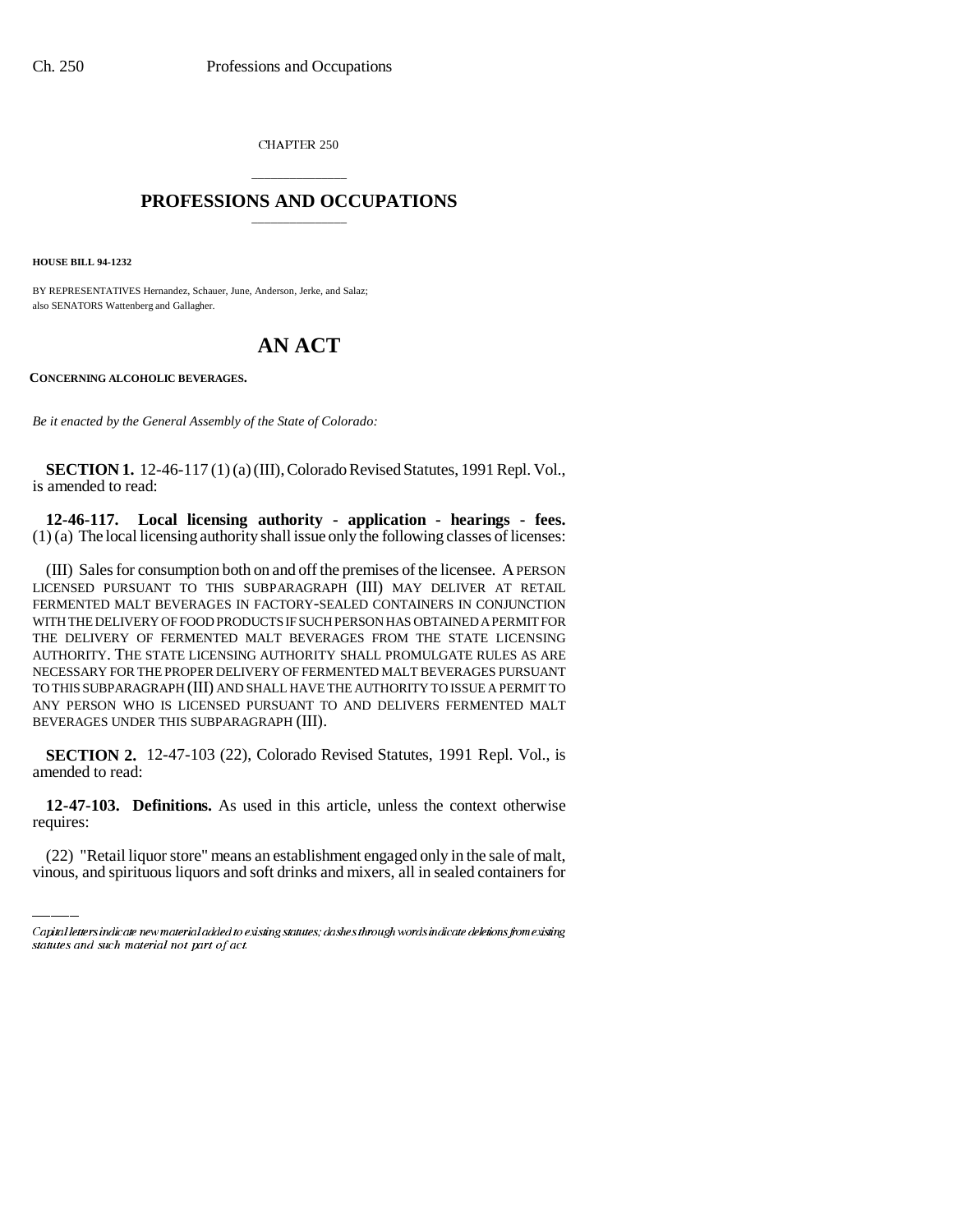Professions and Occupations Ch. 250

consumption off the premises; and in the sale of tobaccos, tobacco products, smokers' supplies, and nonfood items related to the consumption of such beverages; AND LIQUOR-FILLED CANDY AND FOOD ITEMS APPROVED BY THE STATE LICENSING AUTHORITY WHICH ARE PREPACKAGED, LABELED, DIRECTLY RELATED TO THE CONSUMPTION OF SUCH BEVERAGES, AND ARE SOLD SOLELY FOR THE PURPOSE OF COCKTAIL GARNISH IN CONTAINERS UP TO SIXTEEN OUNCES. NOTHING IN THIS SECTION SHALL BE CONSTRUED TO AUTHORIZE THE SALE OF FOOD ITEMS WHICH COULD CONSTITUTE A SNACK, A MEAL, OR PORTION OF A MEAL.

**SECTION 3.** 12-47-116 (1), Colorado Revised Statutes, 1991 Repl. Vol., is amended, and the said 12-47-116 is further amended BY THE ADDITION OF A NEW SUBSECTION, to read:

**12-47-116. Retail liquor store license.** (1) A retail liquor store license shall be issued to persons selling only malt, vinous, and spirituous liquors in sealed containers not to be consumed at the place where sold. Malt, vinous, and spirituous liquors in sealed containers shall not be sold at retail other than in retail liquor stores except as provided in section 12-47-117. In addition, retail liquor stores may sell nonfood items related to the consumption of such liquors, LIQUOR-FILLED CANDY, AND FOOD ITEMS APPROVED BY THE STATE LICENSING AUTHORITY WHICH ARE PREPACKAGED, LABELED, DIRECTLY RELATED TO THE CONSUMPTION OF SUCH LIQUORS, AND ARE SOLD SOLELY FOR THE PURPOSE OF COCKTAIL GARNISH IN CONTAINERS UP TO SIXTEEN OUNCES. NOTHING IN THIS SECTION SHALL BE CONSTRUED TO AUTHORIZE THE SALE OF FOOD ITEMS WHICH COULD CONSTITUTE A SNACK, A MEAL, OR PORTION OF A MEAL. NOTHING IN THIS SECTION OR IN SECTION 12-47-103 (22) SHALL BE CONSTRUED TO PROHIBIT THE SALE OF ITEMS BY A RETAIL LIQUOR STORE ON BEHALF OF OR TO BENEFIT A CHARITABLE ORGANIZATION, AS DEFINED IN SECTION 39-26-102, C.R.S., OR A NONPROFIT CORPORATION INCORPORATED PURSUANT TO THE "COLORADO NONPROFIT CORPORATION ACT", ARTICLES 20 TO 29 OF TITLE 7, C.R.S., AND DETERMINED TO BE EXEMPT FROM FEDERAL INCOME TAX BY THE UNITED STATES INTERNAL REVENUE SERVICE, IF THE RETAIL LIQUOR STORE DOES NOT RECEIVE COMPENSATION FOR ANY SUCH SALE. Nothing in this section shall prohibit a retail liquor store licensee, at the option of the licensee, from displaying promotional material furnished by a manufacturer or wholesaler, which material permits a customer to purchase other items from a third person if the retail liquor store licensee does not receive payment from the third person and if the ordering of the additional merchandise is done by the customer directly from the third person.

(3) A PERSON LICENSED TO SELL AT RETAIL WHO COMPLIES WITH THIS SUBSECTION (3) AND RULES PROMULGATED PURSUANT THERETO MAY DELIVER MALT, VINOUS, AND SPIRITUOUS LIQUORS TO A PERSON OF LEGAL AGE IF SUCH PERSON IS AT A PLACE THAT IS NOT LICENSED PURSUANT TO THIS SECTION. THE STATE LICENSING AUTHORITY SHALL PROMULGATE RULES AS ARE NECESSARY FOR THE PROPER DELIVERY OF MALT, VINOUS, AND SPIRITUOUS LIQUORS AND SHALL HAVE THE AUTHORITY TO ISSUE A PERMIT TO ANY PERSON WHO IS LICENSED TO SELL AT RETAIL AND DELIVERS SUCH LIQUORS PURSUANT TO THIS SUBSECTION (3). SUCH PERMITS SHALL BE SUBJECT TO THE SAME SUSPENSION AND REVOCATION PROVISIONS AS ARE SET FORTH IN SECTION 12-47-110 FOR OTHER LICENSES GRANTED PURSUANT TO THIS ARTICLE.

**SECTION 4.** 12-47-117, Colorado Revised Statutes, 1991 Repl. Vol., as amended, is amended BY THE ADDITION OF A NEW SUBSECTION to read: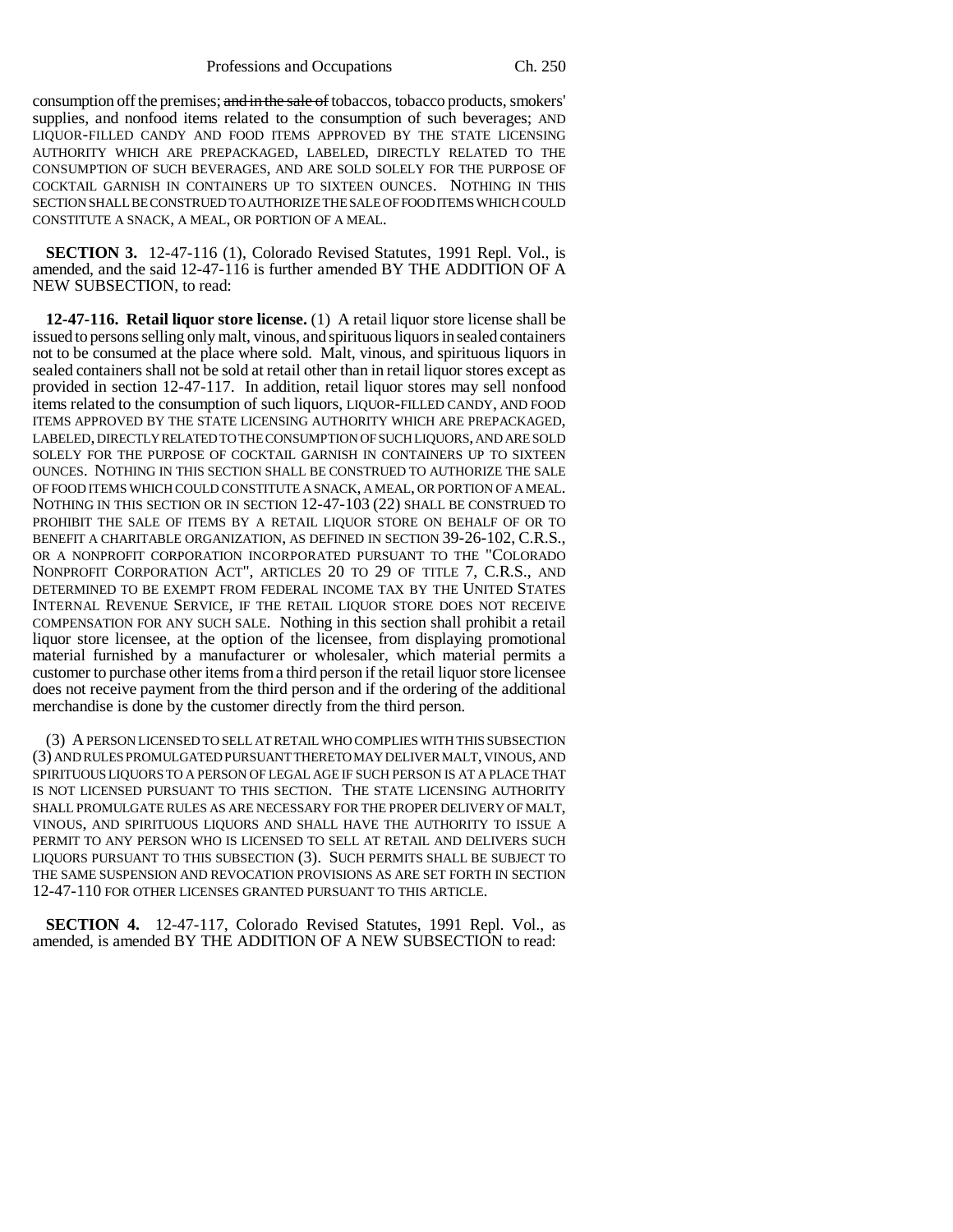**12-47-117. Liquor-licensed drugstore license.** (4) A LIQUOR-LICENSED DRUGSTORE LICENSEE WHO COMPLIES WITH THIS SUBSECTION (4) AND RULES PROMULGATED PURSUANT THERETO MAY DELIVER MALT, VINOUS, AND SPIRITUOUS LIQUORS TO A PERSON OF LEGAL AGE IF SUCH PERSON IS AT A PLACE THAT IS NOT LICENSED PURSUANT TO THIS SECTION. THE STATE LICENSING AUTHORITY SHALL PROMULGATE RULES AS ARE NECESSARY FOR THE PROPER DELIVERY OF MALT, VINOUS, AND SPIRITUOUS LIQUORS AND SHALL HAVE THE AUTHORITY TO ISSUE A PERMIT TO ANY LIQUOR-LICENSED DRUGSTORE LICENSEE WHICH WILL ALLOW SUCH LICENSEE TO DELIVER SUCH LIQUORS PURSUANT TO SUCH RULES AND THIS SUBSECTION (4). SUCH PERMITS SHALL BE SUBJECT TO THE SAME SUSPENSION AND REVOCATION PROVISIONS AS ARE SET FORTH IN SECTION 12-47-110 FOR OTHER LICENSES GRANTED PURSUANT TO THIS ARTICLE.

**SECTION 5.** 12-47-122, Colorado Revised Statutes, 1991 Repl. Vol., is amended to read:

**12-47-122. Public transportation system license.** A public transportation system license shall be issued by the state licensing authority to every person operating a public transportation system selling any malt, vinous, or spirituous liquors by the drink to be served and consumed in or upon any dining, club, or parlor car, plane, bus, or other conveyance of such public transportation system. A PUBLIC TRANSPORTATION SYSTEM LICENSE ISSUED TO A COMMERCIAL AIRLINE SHALL BE DEEMED TO AUTHORIZE SUCH LICENSEE TO SELL MALT, VINOUS, OR SPIRITUOUS LIQUORS BY THE DRINK IN AN AIRPORT OR AIRPORT CONCOURSE PRIVATE CLUB ROOM WHICH IS IN EXISTENCE AND OPERATED BY SUCH LICENSEE ON OR BEFORE APRIL 1, 1995.

**SECTION 6.** 12-47-128 (5) (i), Colorado Revised Statutes, 1991 Repl. Vol., as amended, is amended to read:

**12-47-128. Unlawful acts - gambling - exceptions.** (5) It is unlawful for any person licensed to sell at retail pursuant to this article:

(i) To sell malt, vinous, or spirituous liquors in a place where the same are to be consumed, unless such place is a hotel, restaurant, tavern, racetrack, club, retail gaming tavern, or arts licensed premises or unless such place is a dining, club, or parlor car, plane, bus, or other conveyance OR FACILITY of a public transportation system;

**SECTION 7.** 12-47-129 (3) and (5), Colorado Revised Statutes, 1991 Repl. Vol., are amended to read:

**12-47-129. Unlawful financial assistance.** (3) (a) It is unlawful for any of the persons or parties described and referred to in subsections (1) and (2) of this section to furnish, supply, or loan, in any manner, directly or indirectly, to any person licensed to sell at retail pursuant to the provisions of this article any financial assistance or any equipment, fixtures, chattels, or furnishings used in the storing, handling, serving, or dispensing of food or alcoholic beverages within the premises or for making any structural alterations or improvements in or on the building on which such premises are located. This section shall not apply to signs or displays within such premises. The provisions of this subsection  $(3)$  shall not apply to any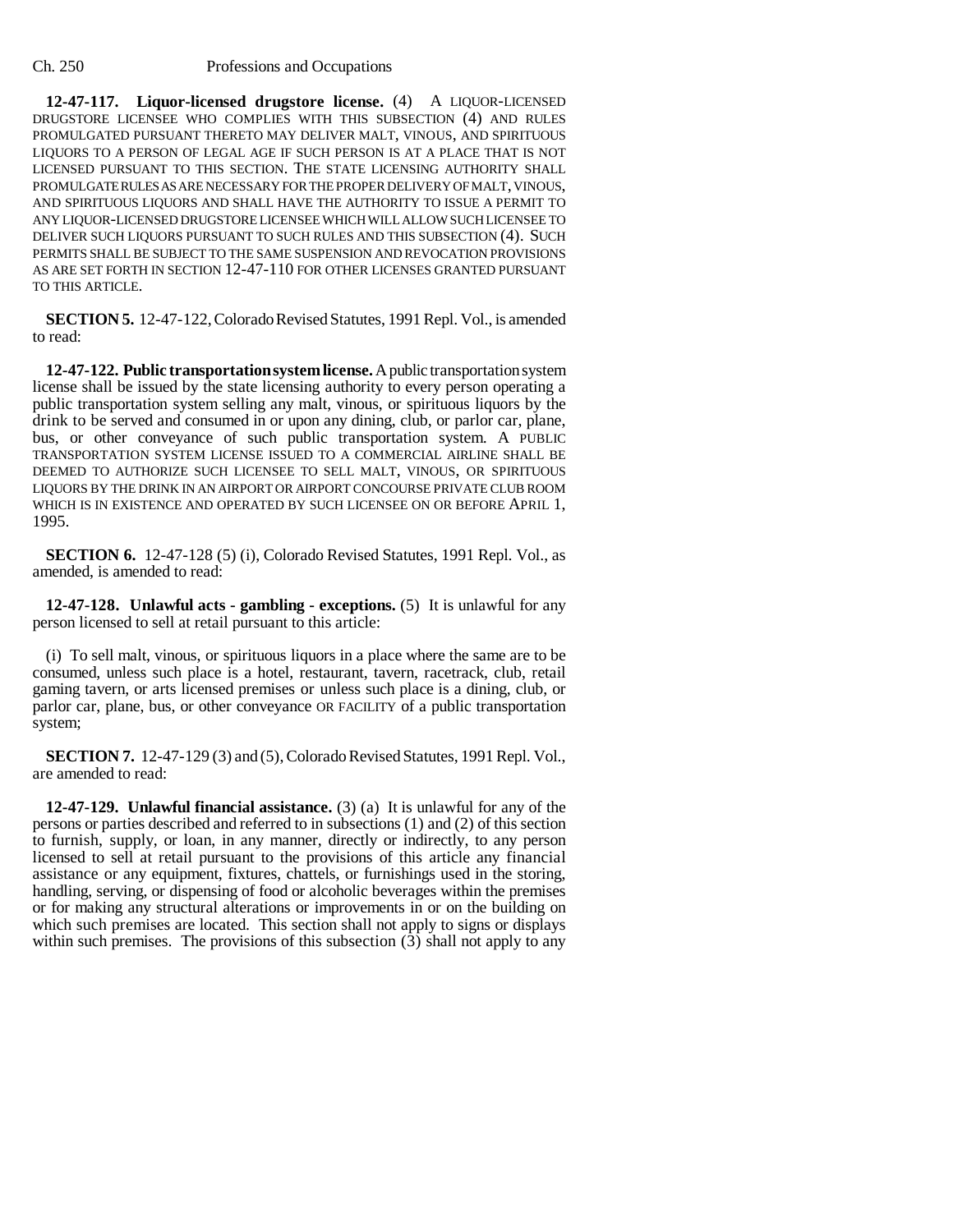brewery licensed pursuant to the provisions of this article, which has also been issued a hotel and restaurant license, with respect to transactions between said brewery and its licensed hotel and restaurant business.

(b) NOTWITHSTANDING THE PROVISIONS OF PARAGRAPH (a) OF THIS SUBSECTION (3), ANY PERSON OR PARTY DESCRIBED AND REFERRED TO IN SUBSECTIONS (1) AND (2) OF THIS SECTION MAY PROVIDE FINANCIAL OR IN-KIND ASSISTANCE, DIRECTLY OR INDIRECTLY, TO A NONPROFIT ARTS ORGANIZATION WHICH HAS BEEN ISSUED AN ARTS LICENSE PURSUANT TO SECTION 12-47-120.5.

(5) (a) It is unlawful for any person licensed to sell at retail pursuant to this article to receive and obtain from the persons or parties described and referred to in subsections (1) and (2) of this section, directly or indirectly, any financial assistance or any equipment, fixtures, chattels, or furnishings used in the storing, handling, serving, or dispensing of food or alcoholic beverages within the premises or from making any structural alterations or improvements in or on the building on which such premises are located. This subsection (5) shall not apply to signs or displays within such premises or to advertising materials which are intended primarily to advertise the product of the wholesaler or manufacturer and which have only negligible value in themselves or to the inspection and servicing of malt or vinous liquor-dispensing equipment to the extent necessary for the maintenance of reasonable standards of purity, cleanliness, and health. The provisions of this subsection (5) shall not apply to any brewery licensed pursuant to the provisions of this article, which has also been issued a hotel and restaurant license, with respect to transactions between said brewery and its licensed hotel and restaurant business.

(b) NOTWITHSTANDING THE PROVISIONS OF PARAGRAPH (a) OF THIS SUBSECTION (5), A NONPROFIT ARTS ORGANIZATION WHICH HAS BEEN ISSUED AN ARTS LICENSE PURSUANT TO SECTION 12-47-120.5 MAY RECEIVE FINANCIAL OR-IN KIND ASSISTANCE, DIRECTLY OR INDIRECTLY, FROM THE PERSONS OR PARTIES DESCRIBED AND REFERRED TO IN SUBSECTIONS (1) AND (2) OF THIS SECTION.

**SECTION 8.** 12-47-119 (2), Colorado Revised Statutes, 1991 Repl. Vol., is amended to read:

**12-47-119. Hotel and restaurant license.** (2) Notwithstanding any provision of this article to the contrary, a hotel, licensed pursuant to this article, may:

(a) Furnish and deliver complimentary alcoholic beverages in sealed containers for the convenience of its guests; and

(b) Sell alcoholic beverages provided by the hotel in sealed containers,  $\sigma f$  any size at any time, by means of a minibar located in hotel guest rooms, to adult registered guests of the hotel for consumption in such guest rooms if the price of the alcoholic beverages is clearly posted. For purposes of this section, "minibar" means a closed container, either nonrefrigerated or refrigerated in whole or in part, access to the interior of which is restricted by means of a locking device which requires the use of a key, magnetic card, or similar device or which is controlled at all times by the hotel.

(c) ENTER INTO A CONTRACT WITH A LODGING FACILITY FOR THE PURPOSE OF AUTHORIZING SUCH LODGING FACILITY TO SELL ALCOHOLIC BEVERAGES PURSUANT TO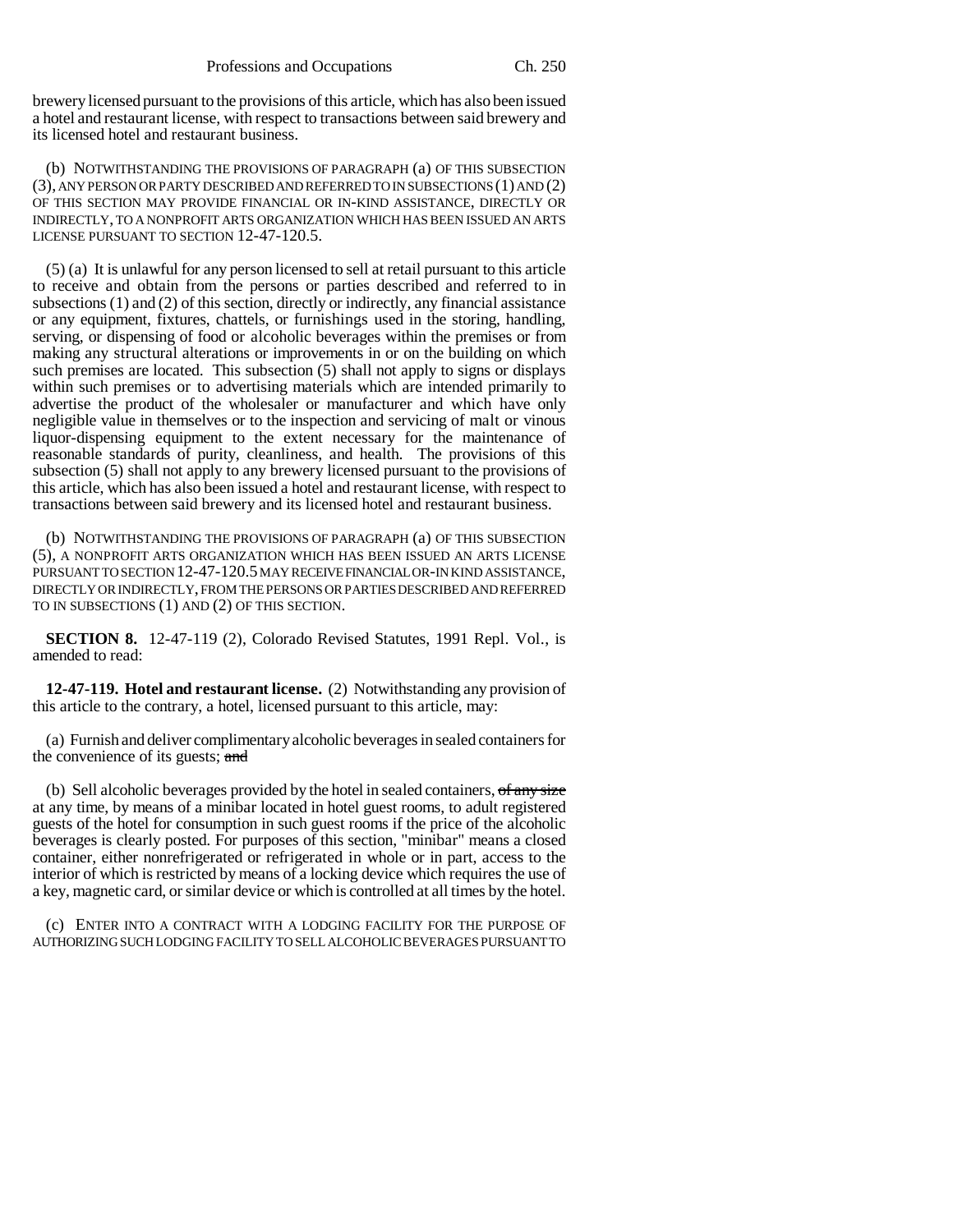## Ch. 250 Professions and Occupations

PARAGRAPH (b) OF THIS SUBSECTION (2) IF SUCH LODGING FACILITY AND HOTEL SHARE COMMON OWNERSHIP AND ARE LOCATED WITHIN ONE THOUSAND FEET OF ONE ANOTHER. THE ALCOHOLIC BEVERAGES WHICH MAY BE SOLD PURSUANT TO THIS PARAGRAPH (c) SHALL BE PROVIDED BY AND SUBJECT TO THE CONTROL OF THE LICENSED HOTEL. FOR PURPOSES OF THIS PARAGRAPH (c), "COMMON OWNERSHIP" MEANS A CONTROLLING OWNERSHIP INTEREST THAT IS HELD BY THE SAME PERSON OR PERSONS, WHETHER THROUGH SEPARATE CORPORATIONS, PARTNERSHIPS, OR OTHER LEGAL ENTITIES. TO DETERMINE WHETHER THE DISTANCE LIMITATION REFERRED TO IN THIS PARAGRAPH (c) IS MET, THE DISTANCE FROM THE PROPERTY LINE OF THE LAND USED FOR THE LODGING FACILITY TO THE PORTION OF THE HOTEL LICENSED UNDER THIS ARTICLE SHALL BE MEASURED USING THE NEAREST AND MOST DIRECT ROUTES OF PEDESTRIAN ACCESS.

(d) THE STATE LICENSING AUTHORITY SHALL PROMULGATE RULES THAT PROHIBIT THE PLACEMENT OF A CONTAINER OF MALT, VINOUS, OR SPIRITUOUS LIQUORS IN A MINIBAR IF SUCH CONTAINER HAS A CAPACITY OF MORE THAN FIVE HUNDRED MILLILITERS.

**SECTION 9.** 12-47-123 (2), Colorado Revised Statutes, 1991 Repl. Vol., is amended to read:

**12-47-123. State fees.** (2) The state licensing authority shall establish fees for processing the following types of applications, notices, or reports required to be submitted to the state licensing authority: Applications for new liquor licenses pursuant to section 12-47-107 and regulations thereunder; applications to change location pursuant to section 12-47-128 (5) (g) (I) and regulations thereunder; applications for transfer of ownership pursuant to section 12-47-106 (4) (c) and regulations thereunder; applications for modification of licensed premises pursuant to section 12-47-106 and regulations thereunder; applications for branch warehouse permits pursuant to section 12-47-115 and regulations thereunder; APPLICATIONS FOR APPROVAL OF A CONTRACT TO SELL ALCOHOLIC BEVERAGES PURSUANT TO SECTION 12-47-119 (2) (c); applications for warehouse storage permits pursuant to section 12-47-105 and regulations thereunder; applications for duplicate licenses; sole source registrations or new product registrations pursuant to section 12-47-128 (3) (c) and (6); hotel and restaurant optional premises registrations; and notice of change of name or trade name pursuant to section 12-47-106 and regulations thereunder. The amounts of such fees, when added to the other fees transferred to the liquor enforcement division cash fund pursuant to sections 12-46-110 (2), 12-47-124 (1), and 12-48-104, shall reflect the direct and indirect costs of the division in the administration and enforcement of this article and articles 46 and 48 of this title. At least annually, the amounts of the fees shall be reviewed and, if necessary, adjusted to reflect such direct and indirect costs.

**SECTION 10.** 12-47-139 (1), Colorado Revised Statutes, 1991 Repl. Vol., as amended, is amended BY THE ADDITION OF A NEW PARAGRAPH to read:

**12-47-139. Local license fees.** (1) The following license fees shall be paid to the treasurer of the municipality, city and county, or county where the licensed premises is located annually in advance:

(d.4) FOR EACH APPLICATION FOR APPROVAL OF A CONTRACT TO SELL ALCOHOLIC